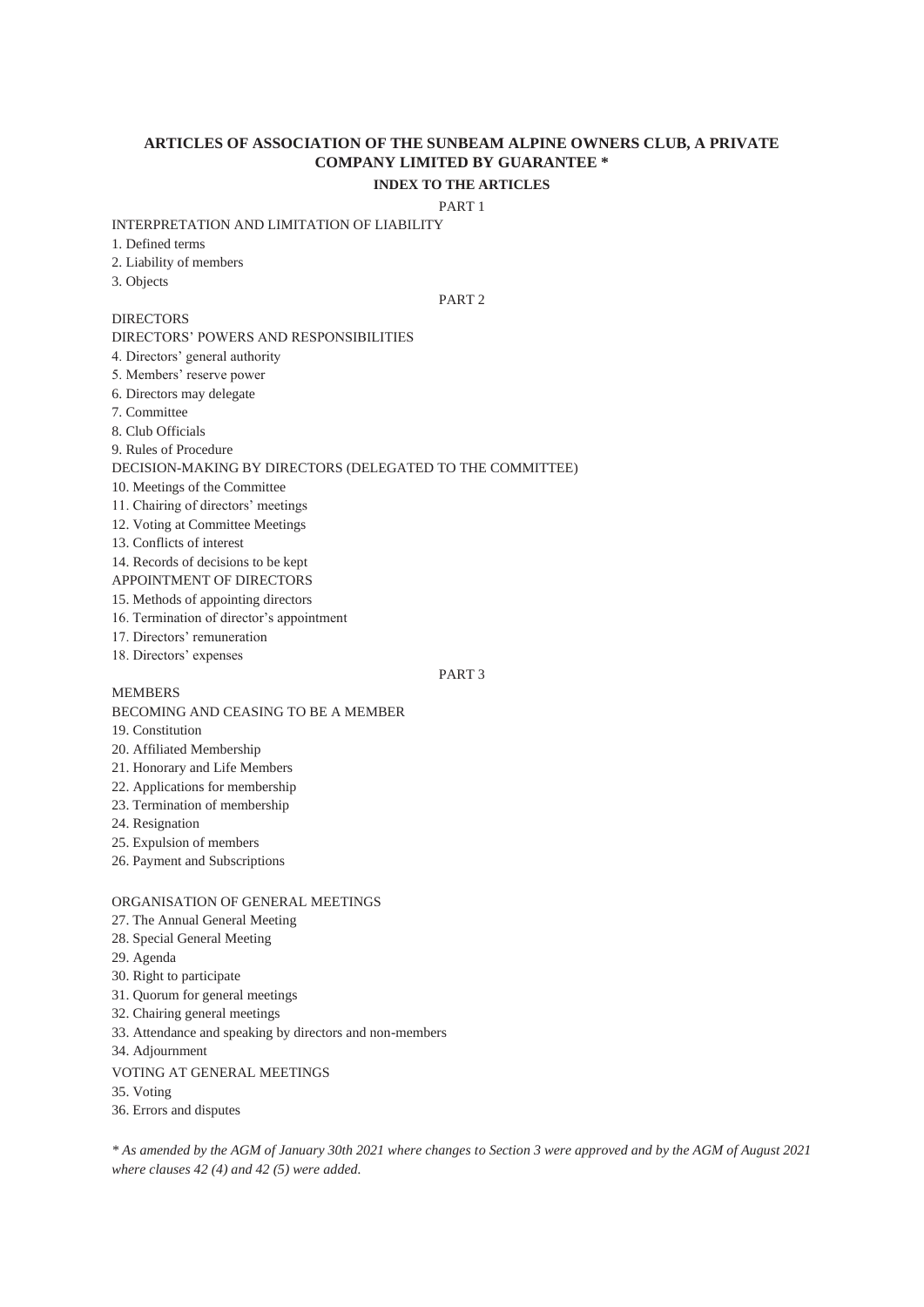### PART 4

### ADMINISTRATIVE ARRANGEMENTS

37. Observance and Interpretation of Articles (Formerly the SAOC Rules)

38. Use of Club Name and Address

39. Alteration of Articles

40. Events

41. Copies of Articles of Association (Formerly the SAOC Rules)

42. Means of communication to be used

43. Dissolution

# **PART 1**

# **INTERPRETATION AND LIMITATION OF LIABILITY**

# **Defined terms**

1. In the articles, unless the context requires otherwise—

"articles" means the company's articles of association;

"bankruptcy" includes individual insolvency proceedings in a jurisdiction other than England and Wales or Northern Ireland which have an effect similar to that of bankruptcy:

"chairman" has the meaning given in article 11;

"chairman of the meeting" has the meaning given in article 33;

"Companies Acts" means the Companies Acts (as defined in section 2 of the Companies Act 2006), in so far as they apply to the company;

"director" means a director of the company, and includes any person occupying the position of director, by whatever name called;

"document" includes, unless otherwise specified, any document sent or supplied in electronic form;

"Club" means the Sunbeam Alpine Owners Club

"Committee" means the officials, and officers (including the directors), elected by the Club members

"electronic form" has the meaning given in section 1168 of the Companies Act 2006;

"member" has the meaning given in section 112 of the Companies Act 2006;

"special resolution" has the meaning given in section 283 of the Companies Act 2006;

"writing" means the representation or reproduction of words, symbols or other information in a visible form by any method or combination of methods, whether sent or supplied in electronic form or otherwise.

Unless the context otherwise requires, other words or expressions contained in these articles bear the same meaning as in the Companies Act 2006 as in force on the date when these articles become binding on the company.

## **Liability of members**

2. The liability of each member is limited to £1, being the amount that each member undertakes to contribute to the assets of the company in the event of its being wound up while he is a member or within one year after he ceases to be a member, for— (a) payment of the company's debts and liabilities contracted before he ceases to be a member,

(b) payment of the costs, charges and expenses of winding up, and

(c) adjustment of the rights of the contributories among themselves.

## **Objects**

3. —(1) The preservation of the marque by measures which include:

a) the creation and maintenance of records of car and ownership details of known examples of Sunbeam Alpines built between 1959 and 1968 for the purposes of historical record and the tracing of vehicles to counter theft and / or fraud

b) actions to ensure that parts for restoration and continued operation of Sunbeam Alpines are available.

c) supporting and cooperating with the Rootes Archive Centre Trust (Charity 1108882), or similar or replacement organisation, to ensure that factory data, drawings etc. are preserved, and that information is available to support preservation, restoration and continued operation

(2) To further interest in motoring and motor sport.

(3) To provide members with information, advice and assistance on matters connected with motoring and motor sport.

(4) To monitor the laws and regulations affecting motoring and our motor vehicles and, where appropriate, to support actions taken on our behalf by the Royal Automobile Club and/or the Federation of British Historic Vehicle Clubs or similar or replacement organisation.

(5) To promote motor competitions in accordance with the requirements of the MSA

(6) To arrange tours, lectures, discussions and social and other meetings.

(7) To afford members such benefits and privileges as it may be possible to arrange.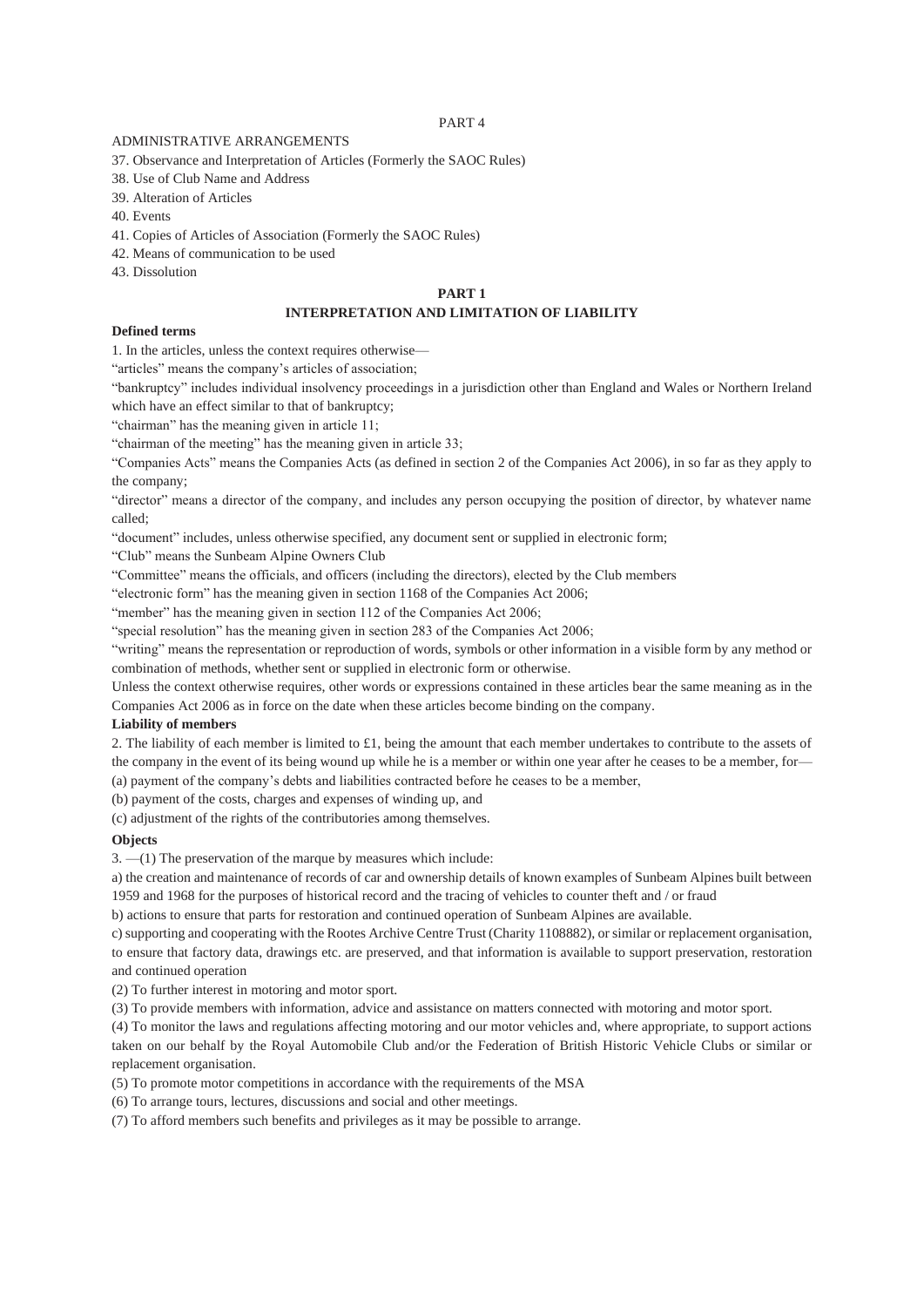# **PART 2**

# **DIRECTORS**

# **DIRECTORS' POWERS AND RESPONSIBILITIES**

### **Directors' general authority**

4.—Subject to the articles, the directors are responsible for the management of the company's business, for which purpose they may exercise all the powers of the company.

## **Members' reserve power**

5.—(1) The members may, by special resolution, direct the directors to take, or refrain from taking, specified action.

(2) No such special resolution invalidates anything which the directors have done before the passing of the resolution.

# **Directors may delegate**

6. — Subject to the articles, the directors of the Club have delegated their powers to the Club's Committee.

# **The Committee**

7. —(1) The Committee to which the directors have delegated their powers must follow procedures which are based as far as they are applicable on those provisions of the articles which govern the taking of decisions by directors.

(2) The Committee shall consist of the Club Officials and such other Officers as the Committee shall deem necessary for the proper functioning of the Club.

# **Club Officials**

8. —(1) These shall be the President (which is a non-voting position), Chairman, Vice-Chairman, Treasurer and Secretary. (2) The President's roles are as:

A figurehead and the senior representative of the Club

A 'father figure' and advisor to the committee

A trustee and guardian of SAOC ethos and tradition

The President must be:

A long-standing active SAOC member of excellent character

An experienced serving or ex-committee member

Available and approachable, especially to the Committee

The President is normally expected to attend the SAOC National meeting and AGM

# **Rules of Procedure**

 $9. - (1)$  Management.

The authority and responsibility for the transaction of the business of the Club and for its management shall be vested in a Committee which, in addition to the powers and authorities expressly conferred on it by these Articles, may exercise all powers and do all acts in furtherance of the objects for which the Club is established, other than those hereby expressly directed or required to be exercised or done by the Club in General Meeting. All binding decisions made on the Club's behalf shall only be made at a Committee or General Meeting.

(2) Duties Of Secretary.

It shall be the duty of the Secretary to give notice of and attend in person or by deputy all official meetings of the Club and of the Committee, and to take minutes of the proceedings. Such minutes shall be recorded in a manner as agreed at the meeting and presented for confirmation at the following meeting. At least twenty-eight days' notice of all Annual and Special General Meetings shall be given, but the non-receipt of such notice by any Member shall not invalidate the proceedings. (3) Banking.

All monies of the Club shall be banked by the Treasurer or with his knowledge. Club cheques must be signed by any two of the following: Treasurer, Chairman, Vice- Chairman, Secretary.

# **DECISION-MAKING BY DIRECTORS (DELEGATED TO THE COMMITTEE)**

## **Meetings Of Committee.**

10. The Secretary, either of his own accord or by the direction of the Chairman, shall, unless otherwise agreed by all the Committee, give at least fourteen days' notice of a meeting. A representative of each recognised area meeting may attend and participate in Committee meetings. All other Club members may attend and at the invitation of the acting Chairman may participate in Committee Meetings. A minimum of six persons defined in article 7 as entitled to vote shall form a quorum save where a Committee member holds more than one post. The successive Committee post or posts shall each count as half a person for quorum purposes.

Where a Committee post is shared by more than one member they shall only count as one person for quorum purposes. Should the Club Officers present deem it necessary for the proper functioning of the Club, an inquorate meeting may conduct essential business and will be deemed to have acted in good faith. Any decisions made in such circumstances and actions taken as a result of such decisions shall be ratified at the first quorate Committee Meeting thereafter.

## **Chairing of directors' meetings**

11. Directors and Committee Meetings shall be chaired by the Club Chairman or, in his absence, the Vice Chairman.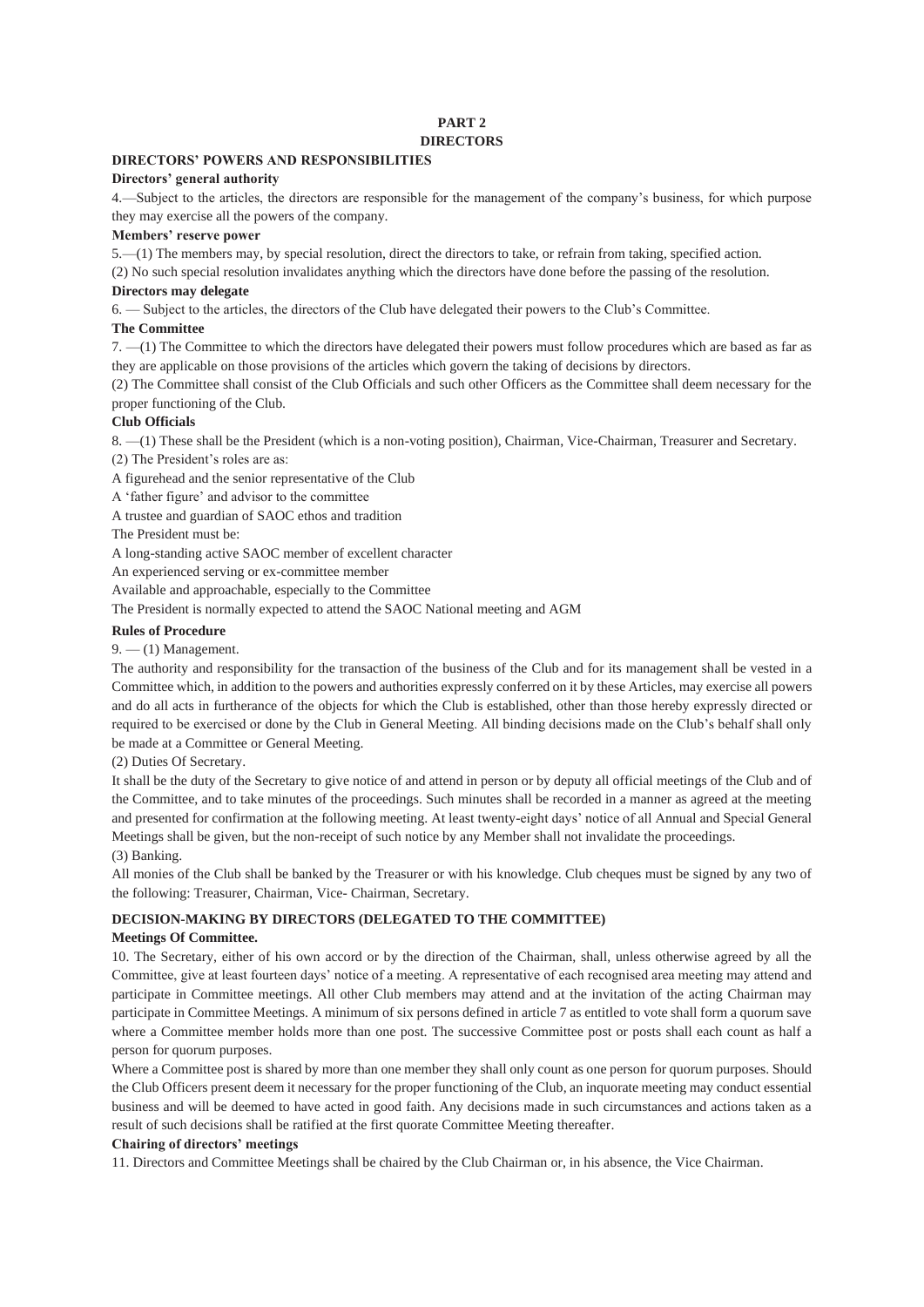### **Voting At Committee Meetings.**

12. —(1) Each Committee Member or representative of a recognised area present at a meeting of the Committee shall be entitled to exercise one vote. Other Club members present may not vote. Where a Committee Member holds more than one post he shall only exercise one vote. Where a Committee post is shared by more than one member they shall only exercise one vote between them. The Chairman or such person who may be deputising for him shall not vote except in the exercise of a casting vote even though he may hold another post. The Committee shall vote by ballot if any Member present so demands. No collective voting shall be allowed nor shall any proxy voting be accepted either individually or collectively.

(2) If the numbers of votes for and against a proposal are equal, the chairman or other director chairing the meeting has a casting vote.

#### **Conflicts of interest**

13.—(1) If a proposed decision of the directors or the committee is concerned with an actual or proposed transaction or arrangement with the company in which a director or committee member is interested, that director or committee member is not to be counted as participating in the decision-making process for quorum or voting purposes.

(2) The Chairman's ruling will apply in all cases other than those which concern the Chairman. The committee will vote in cases which concern the Chairman.

#### **Records of decisions to be kept**

14. The directors must ensure that the company keeps a record, in writing, for at least 10 years from the date of the decision recorded, of every unanimous or majority decision taken by the directors or committee.

## **APPOINTMENT OF DIRECTORS**

## **Methods of appointing directors**

15.—(1) The Committee shall be elected at a General Meeting from the membership for such posts as fall vacant or are deemed necessary. Should the need arise, the Committee may appoint to any Committee post by co-opting from the membership. The appointment of a co-opted Committee Member shall be confirmed at the first Annual General Meeting thereafter. Each Committee post other than that of President shall be subject to re-election at the third Annual General Meeting following election or co-option or such earlier Annual General Meeting as may be agreed and in the case of the President the post shall be subject to re-election at the fifth Annual General Meeting following election, or at such earlier AGM as required. Any elected or co-opted Committee member absent from more than two meetings per year without good reason may be deemed by the Committee to have resigned and may be deemed not to be eligible for re-election. Committee Members attendance records shall be made available at the Annual General Meeting.

(2) The Directors shall be the Chairman, Vice Chairman, Treasurer and Secretary as elected in (1) above.

#### **Termination of director's appointment**

16. A person ceases to be a director as soon as—

(a) the person is no longer the Club's Chairman, Vice Chairman, Treasurer or Secretary

(b) that person ceases to be a director by virtue of any provision of the Companies Act 2006 or is prohibited from being a director by law

(c) a bankruptcy order is made against that person

(d) a composition is made with that person's creditors generally in satisfaction of that person's debts

(e) a registered medical practitioner who is treating that person gives a written opinion to the company stating that that person has become physically or mentally incapable of acting as a director and may remain so for more than three months

(f) by reason of that person's mental health, a court makes an order which wholly or partly prevents that person from personally exercising any powers or rights which that person would otherwise have

(g) notification is received by the company from the director that the director is resigning from office, and such resignation has taken effect in accordance with its terms.

#### **Directors' remuneration**

17.—There is no remuneration for Directors or Committee members.

# **Directors' and Committee Members' expenses**

18. The company may pay any reasonable expenses in accordance with policies set by the Committee which are made known to the membership.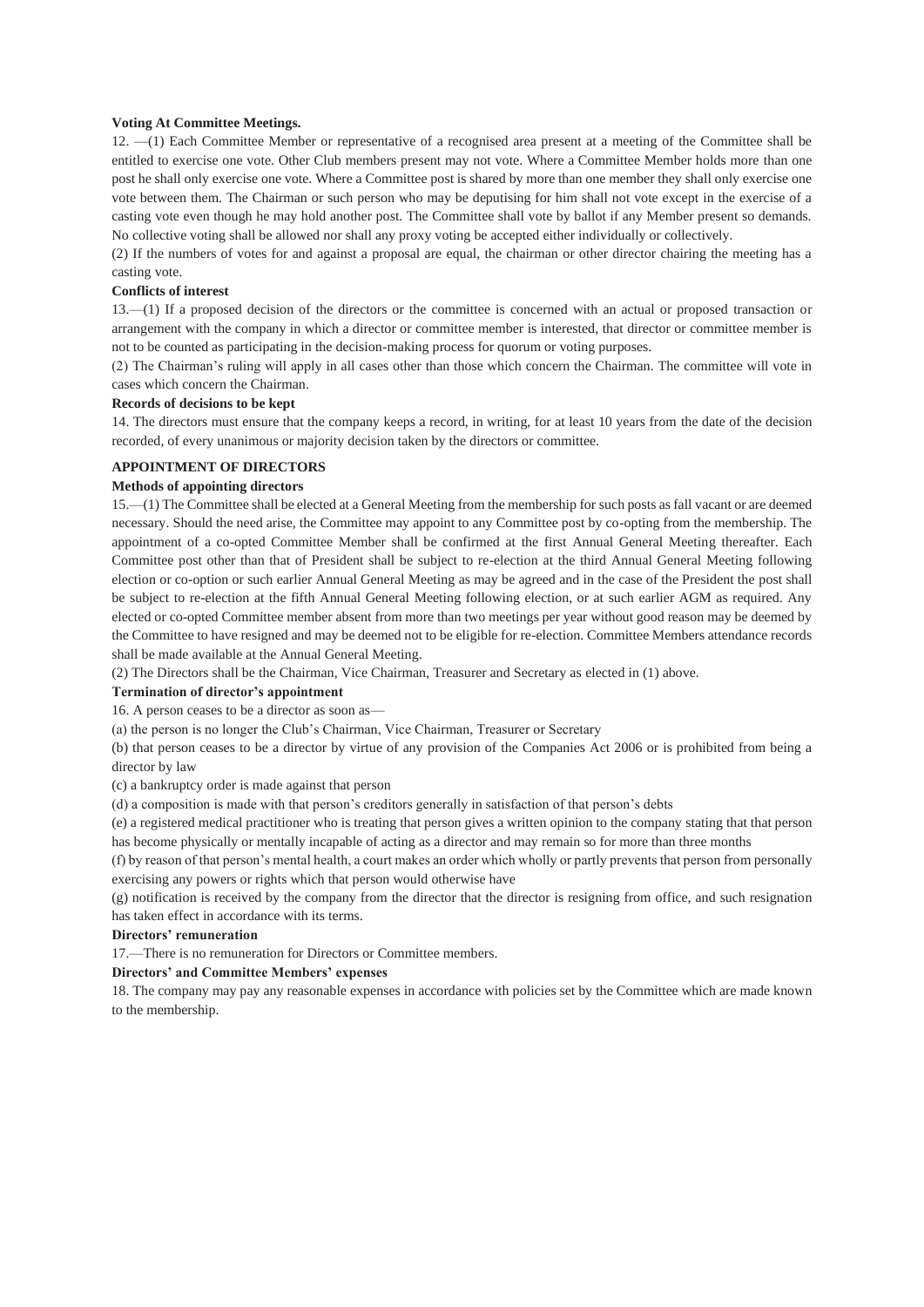### **PART 3 MEMBERS**

# **BECOMING AND CEASING TO BE A MEMBER**

# **Constitution.**

19. The membership shall consist of Honorary members, Ordinary members, Joint members and Life members , all of whom must be over the age of seventeen years, save that persons under that age may become Joint members with a member who is over the minimum age. Any concession as to the age limit for Honorary or Life members shall be at the discretion of the Committee.

## **Affiliated Membership.**

20. Membership of any other club or organisation shall not entitle an applicant to affiliated membership, Honorary or otherwise, either free or at a reduced rate.

### **Honorary Members And Life Members.**

21. The Committee may elect as Honorary Members all Members of Royal families and any persons distinguished for their political, scientific, literary, industrial and administrative capacities or who have been distinguished in promoting the cause of motoring in general or of the Club in particular. From time to time the Club may decide at an Annual General Meeting thereof to operate a scheme whereby members may become Life Members by payment of a multiple of the then current subscription rate, such multiple to be agreed at a general meeting of the Club. The decision to operate or discontinue the operation of a life membership scheme shall only be taken at a general meeting of the Club in addition to which Life Membership may also be within the gift of the Membership at an Annual General Meeting upon the recommendation of any member.

### **Applications for membership**

22. Applications of candidates for membership of the Club shall be submitted to the Membership Secretary who may, should he see fit, refer such application to the Committee. A vote by the Committee of one third or greater against any such application shall exclude that applicant from membership. Membership of the Club shall continue only for the period covered by the current subscription and membership (save for life and honorary memberships) shall be subject to renewal annually. All applications must be made by an individual in his own correct name and be signed by the said applicant personally. In the case of joint applications all applicants' names must be stated and the principal applicant must sign the application on their behalf, all agreeing thereby to be bound by the rules of the club.

### **Termination of membership**

23. — (1) Membership is not transferable.

(2) A person's membership terminates when that person dies or ceases to exist.

### **Resignation.**

24. Any member ceasing, voluntarily or otherwise, to be a member of the Club shall thereafter cease to have any claim upon the property of the Club but shall remain liable for the payment of any debts due to the Club.

## **Expulsion of Members.**

25. It shall be the duty of the Committee, if at any time they shall be of the opinion that the interests of the Club so require, by letter to invite any Member to withdraw from the Club within a time specified in such letter and in default of such withdrawal to submit the question of his expulsion to a meeting of the Committee to be held within six weeks after the date of such letter. Members of the Committee shall be given at least 7 days' notice that a question of withdrawal or expulsion is to be discussed at a meeting of the Committee.

The member whose expulsion is under consideration shall be given at least seven days' notice of such a meeting and shall be allowed to offer an explanation of his conduct verbally or in writing and if two-thirds of the members present shall thereupon vote for his expulsion he shall thereupon cease to be a member of the Club.

### **Payment and Subscriptions.**

26. Membership runs from the first of October to the thirtieth of September; therefore membership fees are due on the first day of October every year. The onus for prompt payment of subscriptions lies with the member and, if a renewal of membership is not made, the club is under no obligation to issue reminders or keep adequate stock of Club magazines. No member whose subscription is in arrears shall be eligible to take part in any Club meeting or in any competitions promoted by the Club. Any member failing to renew within twelve months of their subscription becoming due shall have to re-apply for membership and shall not be entitled to retain their membership number.

## **ORGANISATION OF GENERAL MEETINGS**

### **The Annual General Meeting.**

27. The Annual General Meeting of the Club shall be held upon a date and at a time to be fixed by the Committee once during each membership year. The Annual General Meeting shall

(a) Receive from the Committee a full statement of accounts duly audited showing the receipts and expenditure for the previous complete membership year

(b) Receive from the Committee a report of the activities of the Club since the last Annual General Meeting.

(c) Settle any remuneration for the officers of the Club and the Solicitor and Auditor.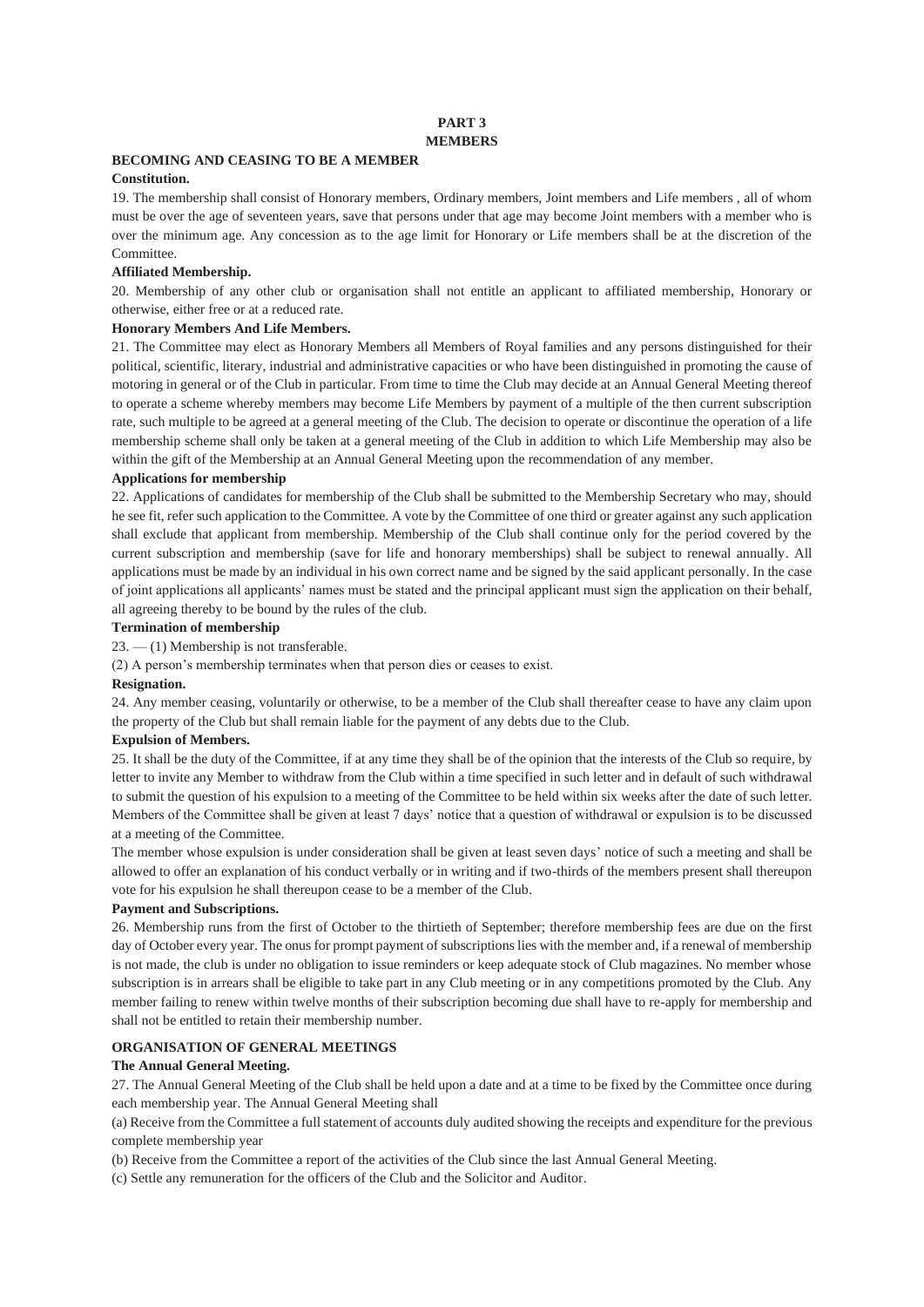(d) Confirm by simple majority vote the appointment of any Official or Officer co-opted by the Committee since the last Annual General Meeting and conduct an election for any Committee posts vacant or due for re-election. (e) Decide on any resolutions which may be duly submitted to the meeting as hereinafter provided.

## **Special General Meeting.**

28. Save as required under article 43, a Special General Meeting may be convened by twelve Members on a requisition to the Secretary (giving the Committee notice of same) stating the business for which the Special General Meeting is required. The Secretary shall then give notice thereof to the membership in accordance with article 9 (2) save that the meeting shall take place not later than forty-two days thereafter. If notice of the meeting is not given by the Secretary to the membership within twenty-one days of the request to do so, the said twelve Members may convene the Special General Meeting and shall give notice to the membership in accordance with article 9 (2). For this purpose, the Committee shall be given notice and will make available an official of the Club to act as Secretary.

# **Agenda.**

29. When members wish a matter to be discussed at a General Meeting the text of such matter signed by at least two members shall be sent to the Secretary at least twenty-one days before the date of such meeting so that it may be included in the Agenda. A copy of the Agenda shall be sent to each member at least five days prior to the meeting but the fact that any member has not received a copy of the Agenda shall not invalidate the proceedings. No business which is not included in the Agenda shall be discussed at the meeting unless every member present is in favour thereof. The inclusion of "Any Other Business" as an agenda item shall not automatically allow discussion of unlimited additional business and may be curtailed by the Chairman of the meeting as he may see fit. Should the proposer of any motion fail to move a resolution in respect of the relevant item on the Agenda then any other member shall be entitled to do so.

### **Right To Participate.**

30. Only fully paid-up members may participate in General Meetings unless the participation of a non-member is deemed by the Committee to be helpful to the proceedings.

### **Quorum for general meetings**

31. Fifteen Members shall form a quorum.

### **Chairing general meetings**

32.—(1), the Chairman or, in his absence, the Vice Chairman shall chair general meetings if present and willing to do so.

(2) If the directors have not appointed a chairman or vice chairman, or if the chairman and vice chairman are unwilling to chair the meeting or are not present within ten minutes of the time at which a meeting was due to start—

(a) the directors present, or

(b) (if no directors are present), the meeting must appoint a director or member to chair the meeting, and the appointment of the chairman of the meeting must be the first business of the meeting.

(3) The person chairing a meeting in accordance with this article is referred to as "the chairman of the meeting".

## **Attendance and speaking by directors and non-members**

33.—(1) Directors may attend and speak at general meetings,

(2) The chairman of the meeting may permit other persons who are not members of the company to attend and speak at a general meeting.

### **Adjournment**

34.—(1) If the persons attending a general meeting within half an hour of the time at which the meeting was due to start do not constitute a quorum, or if during a meeting a quorum ceases to be present, the chairman of the meeting must adjourn it.

(2) The chairman of the meeting may adjourn a general meeting at which a quorum is present if—

(a) the meeting consents to an adjournment, or

(b) it appears to the chairman of the meeting that an adjournment is necessary to protect the safety of any person attending the meeting or ensure that the business of the meeting is conducted in an orderly manner.

(3) The chairman of the meeting must adjourn a general meeting if directed to do so by the meeting.

(4) When adjourning a general meeting, the chairman of the meeting must—

(a) either specify the time and place to which it is adjourned or state that it is to continue at a time and place to be fixed by the directors, and

(b) have regard to any directions as to the time and place of any adjournment which have been given by the meeting.

(5) If the continuation of an adjourned meeting is to take place more than 14 days after it was adjourned, the company must give at least 7 clear days' notice of it (that is, excluding the day of the adjourned meeting and the day on which the notice is given)—

(a) to the same persons to whom notice of the company's general meetings is required to be given, and

(b) containing the same information which such notice is required to contain.

(6) No business may be transacted at an adjourned general meeting which could not properly have been transacted at the meeting if the adjournment had not taken place.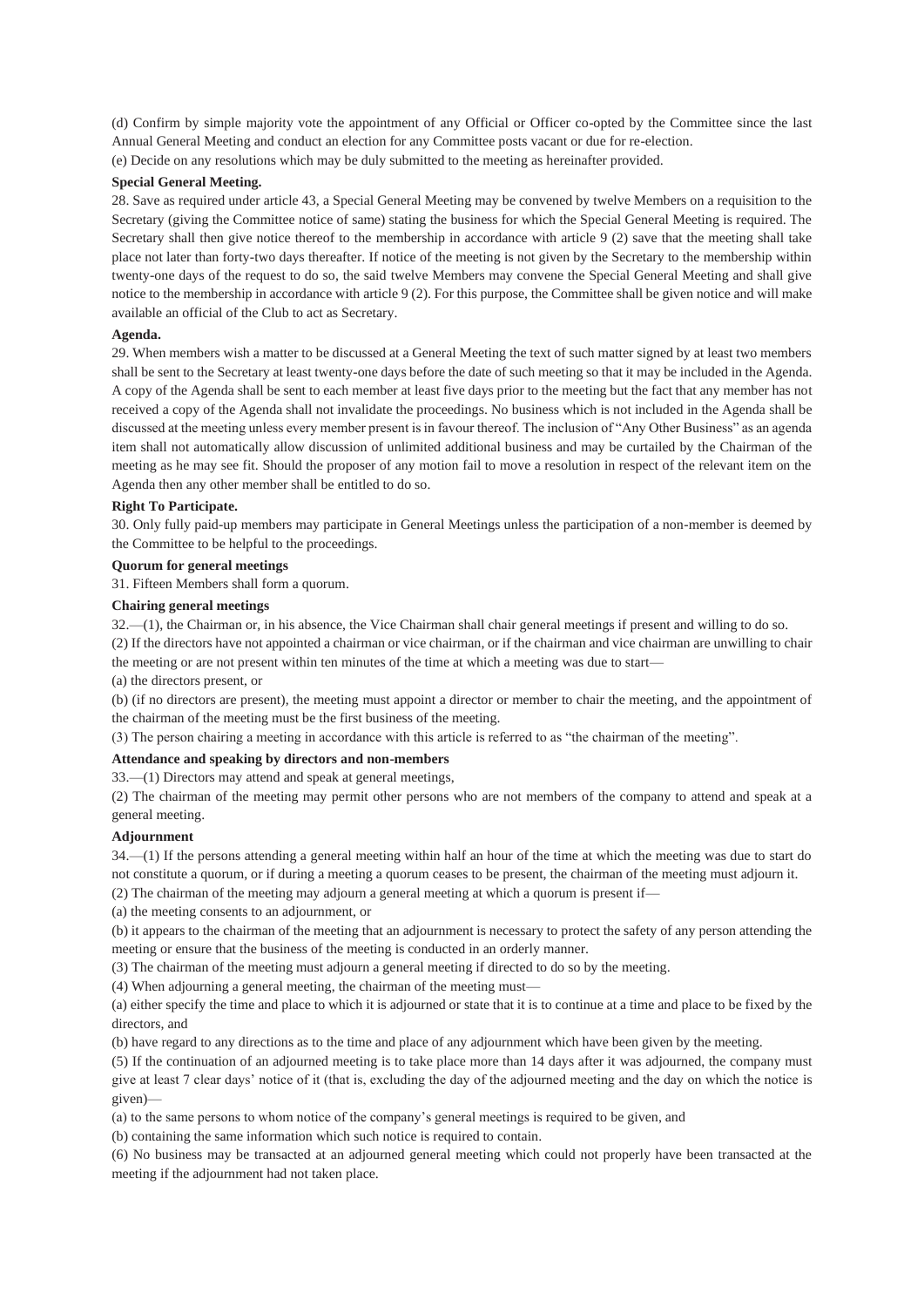### **VOTING AT GENERAL MEETINGS**

### **Voting.**

35. — (1) Every person with a right to be present at a General Meeting may exercise one vote. The Chairman shall not vote except in the exercise of a casting vote. At all General Meetings, except as provided in article 39, a majority of votes decides a resolution. At any General Meeting any twelve members may demand a poll and thereupon the Meeting shall be adjourned to a time and place to be named by the Chairman and a postal vote shall be taken of all Members of the Club. The decision of the members, as shown by such a postal vote, shall be reported to the adjourned meeting and shall be deemed to be the decision of such a meeting. The rules relating to collective voting and proxies shall apply as in article 12 hereof and postal voting shall only be allowed on proposals which have been published in advance. Postal votes must be received by the Secretary at least seventy-two hours prior to the start of the meeting.

(2) A resolution put to the vote of a general meeting must be decided on a show of hands unless a poll is duly demanded in accordance with the articles.

## **Errors and disputes**

36.—(1) No objection may be raised to the qualification of any person voting at a general meeting except at the meeting or adjourned meeting at which the vote objected to is tendered, and every vote not disallowed at the meeting is valid. (2) Any such objection must be referred to the chairman of the meeting whose decision is final.

### **PART 4**

### **ADMINISTRATIVE ARRANGEMENTS**

## **Observances and Interpretation Of Articles (Formerly the SAOC Rules).**

37. Every member binds himself to abide by the Articles of the Club and also by any modifications thereof made in conformity with such Articles and also to accept as final and binding the decision of the Committee in all cases of dispute or disagreement as to the interpretation of these Articles.

### **Use of Club Name and Address**

38. Neither the name nor address of the Club shall be used by any member in connection with any trade, advertising or business or in connection with any legal proceedings without Committee approval.

## **Alteration of Articles.**

39. Any alterations may be made to these Articles by a General Meeting provided:

(a) That details of the proposed alteration or alterations are included in the notice of the General Meeting and (b) That the resolution proposing such alteration is carried by two-thirds of those present and voting at such General Meeting.

### **Events.**

40. All motor competitions promoted by the Club shall be held under the General Competition Rules of the Motor Sports Association and in accordance with any other requirements of the MSA. Any member convicted of an offence arising out of his being in charge of a motor vehicle in any Club event or on Club business shall thereupon be liable to expulsion from the Club under article 25. The Club shall not be liable for any loss or damage arising out of the use, by any person, of their vehicle or property on club business. Members are therefore reminded to make sure that adequate arrangements exist.

### **Copies Articles of Association (Formerly the SAOC Rules).**

41. Every member shall be furnished with a copy of the Club Articles of Association on joining.

### **Means of communication to be used**

42.—(1) Subject to the articles, anything sent or supplied by or to the company under the articles may be sent or supplied in any way in which the Companies Act 2006 provides for documents or information which are authorised or required by any provision of that Act to be sent or supplied by or to the company.

(2) Subject to the articles, any notice or document to be sent or supplied to a director in connection with the taking of decisions by directors may also be sent or supplied by the means by which that director has asked to be sent or supplied with such notices or documents for the time being.

(3) A director may agree with the company that notices or documents sent to that director in a particular way are to be deemed to have been received within a specified time of their being sent, and for the specified time to be less than 48 hours.

(4) If the Committee consider it is appropriate to do so they may decide that any General Meeting be conducted in an electronic or virtual format so far as is permitted by Company legislation save that:

- a meeting shall not be conducted in this way if twelve or more members object and
- no more than two consecutive General Meetings shall be conducted electronically or virtually.

(5) Unless they indicate to the contrary, by becoming a member of the Company that member agrees to the use of any form of electronic communication with them provided same is in accordance with clause 42(1) above. In the case of a member who opts out of electronic communication that member shall have any communication provided to them in a non-electronic format.

### **43. Dissolution.**

The Club may be dissolved by a Special General Meeting convened by direction of the Committee or on the requisition of the majority of the members. If the resolution of dissolution be duly passed, the Committee shall forthwith liquidate the